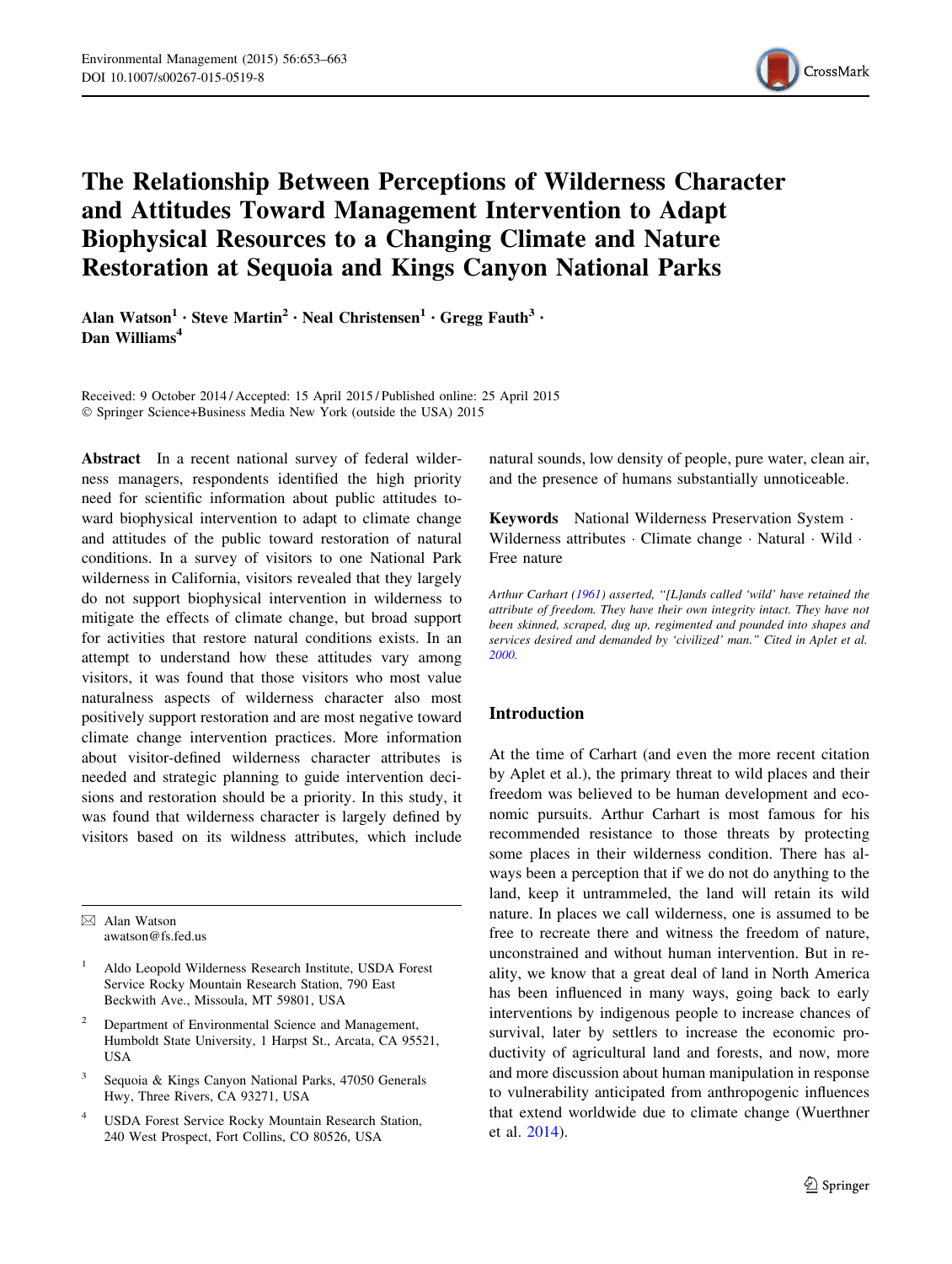<span id="page-1-0"></span>Today, in many aspects of wilderness stewardship, the debate is often about the tradeoffs between wildness (untrammeled) and naturalness (Cole [1996\)](#page-10-0). While wildness might be thought of as freedom and we are motivated to support this freedom of nature and people in wilderness, naturalness is either the perception of natural processes or scientific determination that, indeed, nature exists in some prescribed structure, with natural composition, and with a prescribed function. The question is whether we can appropriately and successfully implement management practices that protect naturalness without employing techniques that manipulate the physical environment, thus making it less wild. For example, over the past century human intervention to control fire through suppression, then more recently to restore the effects of fire through mechanical treatments and human-ignited fire, demonstrates changing attitudes toward wildlands, often with little respect for the freedom of nature, but instead more focused on some set of prescribed conditions or outcomes.

Currently, federal agencies in the US differentiate naturalness and wildness through operationalization of a framework to monitor wilderness character, first proposed in the 1990s (Landres et al. [1994](#page-10-0)) as a guide to research prioritization (e.g., Watson and Williams [1995](#page-10-0); Cole and Landres [1996](#page-10-0)), but without organizational mechanisms for agency implementation until much more recently (Landres et al. [2008\)](#page-10-0). In this applied monitoring framework, wildness is commonly operationalized through indicators of trammeling forces [such threatening actions that are taken that degrade this quality, even when these actions are taken to protect resources, such as spraying herbicides to eradicate or control nonindigenous species or reducing fuels accumulated from decades of fire exclusion (Landres et al. [2008\)](#page-10-0)].

Indicators of natural conditions might include actions to preserve or ''improve'' nature, for example, by controlling or removing nonindigenous species or restoring ecological processes (Landres et al. [2008\)](#page-10-0). There has been no research reported at this time to understand how some of the threats used as indicators of wildness and naturalness might be perceived by visitors to wilderness. In fact, Tricker et al. [\(2014](#page-10-0)) point out that in an effort to select indicators of wilderness character at one park, Sequoia and Kings Canyon National Parks (SEKI), they intentionally did not select indicators that address the symbolic, intangible, spiritual, and experiential values of wilderness character that are unique to individual persons, locations, and moments. The indicators of wilderness character are determined more by legislative interpretation and manager perceptions than research at the place or among visitors to the place. Specialist attempts to define these aspects of wilderness character through threats to biophysical parameters have been widely accepted at this time, though the argument has been made for more acknowledgment of the variability of wilderness character perceptions among wilderness visitors and across places (Watson [2004\)](#page-10-0).

In a recent survey of managers of federal wilderness areas by Ghimire et al. [\(2015](#page-10-0)), when asked to identify those stewardship topics with the least information available to guide them in making decisions, respondents identified ''public attitudes toward intervention to adapt to climate change influences'' as the area most in need of research information. While 58 % of these federal managers agreed that information on this topic is not adequate or only somewhat adequate to help them make decisions, more common historic wilderness research topics received much lower interest as needs for scientific information: for example, visitor management (35 %), wilderness monitoring protocols (34 %), fire and fuels management (22 %), and fish and wildlife management (21 %). Managers are facing new issues, struggling with knowing when to intervene, how to make such decisions, and how the public will respond to intervention decisions managers will make in the future. Over half of the managers (52 %) also indicated a belief that science-based information about public attitudes toward ecological restoration is not adequate or only somewhat adequate. A better understanding of how visitors define wilderness character and how this definition might correspond with proposals for intervention (with potential impacts to wildness) or restoration (to maintain natural conditions) are important pieces of information not available to managers today. This is the primary purpose of this paper.

#### Materials and Methods

#### Survey

A survey questionnaire was used to collect visitor attitude data at SEKI Wilderness in California (Martin et al. [2014](#page-10-0)). The questionnaire was administered in both hard-copy mailback and electronic web-based formats designed to produce comparable results. The survey had four general sections. "[Introduction](#page-0-0)" section measured trip characteristics (locations visited, method of travel, activities, fuel use, food storage techniques, and technology use); "Materials and Methods'' section measured the impact of potential influences on visitor experiences (perceptions of technology, social conditions encountered, administrative and user support facilities encountered, restoration and climate change interventions, wilderness character and place attributes); "[Results](#page-4-0)" section assessed perceived conflicts and problems that need to be addressed by managers (visitor behaviors, resource impact problems, overuse problems, management activities, etc.); and ''[Discussion'](#page-8-0)'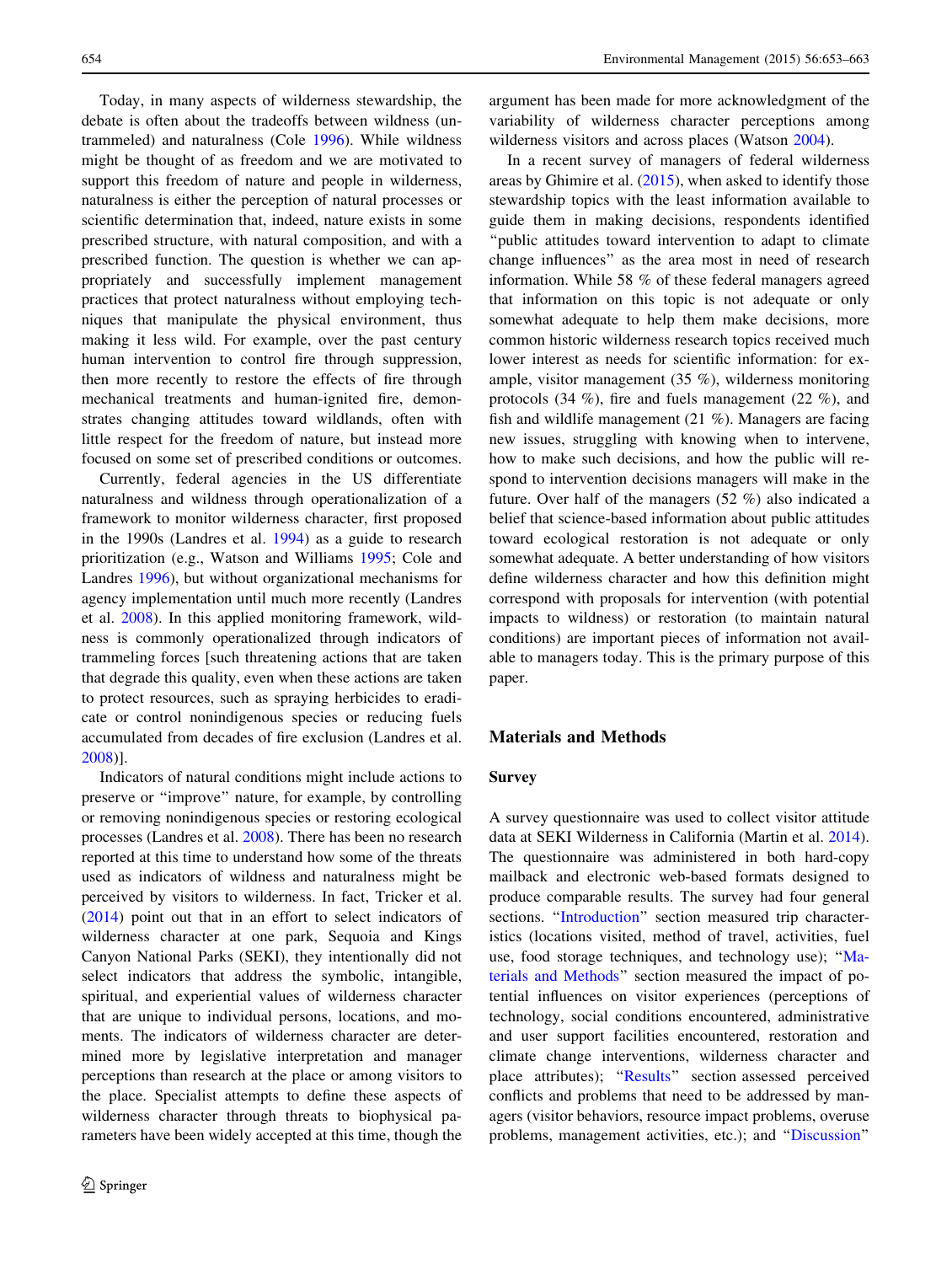section obtained experience use history and demographic characteristics (previous visits, education level, income category, age, gender, race/ethnicity). This paper presents findings from '['Materials and Methods'](#page-1-0)' section of the survey.

#### Study Period and Target Population

Most visits to the wilderness of SEKI occur during the summer season (July and August). Backcountry visitor numbers are estimated at approximately 33,000 visitors each summer, with 8500 overnight group camping permits issued in 2009. The target population for the study included overnight recreation visitors (age 18 or older) from the first of May to the end of September, 2011.

SEKI personnel drew a sample of names/addresses from summer 2011 wilderness permits. Neighboring national forest ranger stations (Inyo and Sierra National Forests) that also issued SEKI wilderness permits did the same. From May 1 through July 31, every 9th permit was selected. Due to a very late snowpack, visitor use was so low in the first 3 months that there was concern about not meeting a sample target. In August and September, the sampling interval was changed to every 4th permit. We received a total of 1043 useable names and addresses to serve as the visitor sample.

Investigators prepared and mailed initial survey packets, reminder postcards, and, if necessary, follow-up survey packets to all 1043 contacts. Reminder postcards were mailed 1 week after the initial mailings. Follow-up surveys were mailed 2 weeks after the reminder postcards. First class postage stamps were used on all outgoing packets and postcards, while business reply postage was used for the return envelopes. Investigators also prepared and administered an online version of the survey using a commercially available service known as SurveyMonkey.

The final sample size of returned and useable surveys was 635, for a response rate of 62 %. We received 355 completed surveys from visitors who obtained their SEKI Wilderness permits from the Inyo National Forest, 231 surveys from visitors who obtained their wilderness permits directly from SEKI, and 35 surveys from visitors who obtained their wilderness permits from the Sierra National Forest.

Only 18 % of responses were returned online via SurveyMonkey. While many surveys today are tending more toward dependence on electronic response formats, the alternative of a mailback response seems to still be an important one to wilderness visitors. Respondents who used SurveyMonkey were slightly younger than those who responded by way of the mailed survey (average 44 vs. 48 years; sig.  $\langle 0.01 \rangle$ , but no differences were found in gender, level of education, group size, or length of stay.

#### Questions About Wilderness Character

A total of 19 items about wilderness character were included in the survey. These were selected from a larger pool developed through pilot testing but reduced in an effort to limit the burden to the visitor by shortening the questionnaire. The full pool of items was developed to reflect the items identified through a wilderness character assessment at SEKI (Frenzel and Fauth [2014](#page-10-0)) initiated at about the same time as the visitor survey in 2011. Definitions of wilderness character for this assessment came from a variety of input, but not a visitor survey. Most prominent in selecting wilderness character indicators was a wilderness ranger survey and some interviews and a workshop with current and former park employees who had extensive experience in and with SEKI wilderness. The wilderness character assessment also incorporated public comments from scoping for two relatively recent wilderness planning efforts. The wilderness character assessment and eventually wilderness character mapping at SEKI wilderness ''…do not portray in any way the symbolic, intangible, spiritual, or experiential values of wilderness character. In short, … they do not describe the complexity, richness, or depth of wilderness character'' (Tricker et al. [2014](#page-10-0), p. 5). Therefore, it is acknowledged that those items selected by managers to reflect the wilderness character of this place may differ from how visitors perceive wilderness character.

While wilderness may have different meanings to different people, this assessment of wilderness character was based on the tangible elements found within the Wilderness Act. It follows the framework and terminology of the ''Keeping it Wild'' interagency wilderness character monitoring strategy (Landres et al. [2008\)](#page-10-0). As such, it considers the distinctive attributes of SEKI that contribute to the following qualities:

- 1. Untrammeled
- 2. Natural
- 3. Undeveloped
- 4. Solitude or primitive and unconfined recreation
- 5. Other features

The indicators of wilderness character for mapping applications selected by managers at this wilderness are shown in Fig. [1.](#page-3-0) Measures were selected to reflect the indicators that managers thought best represented untrammeled character, natural character, undeveloped character, and solitude and primitive and unconfined recreation character. These represent a baseline indication of the wilderness character of this place at the current time.

Questionnaire items for the survey were selected in an effort to represent each of the four clearly identified dimensions of wilderness character, as well as to include some items from an original pool that were believed to possibly be unique to visitors to this park and wilderness.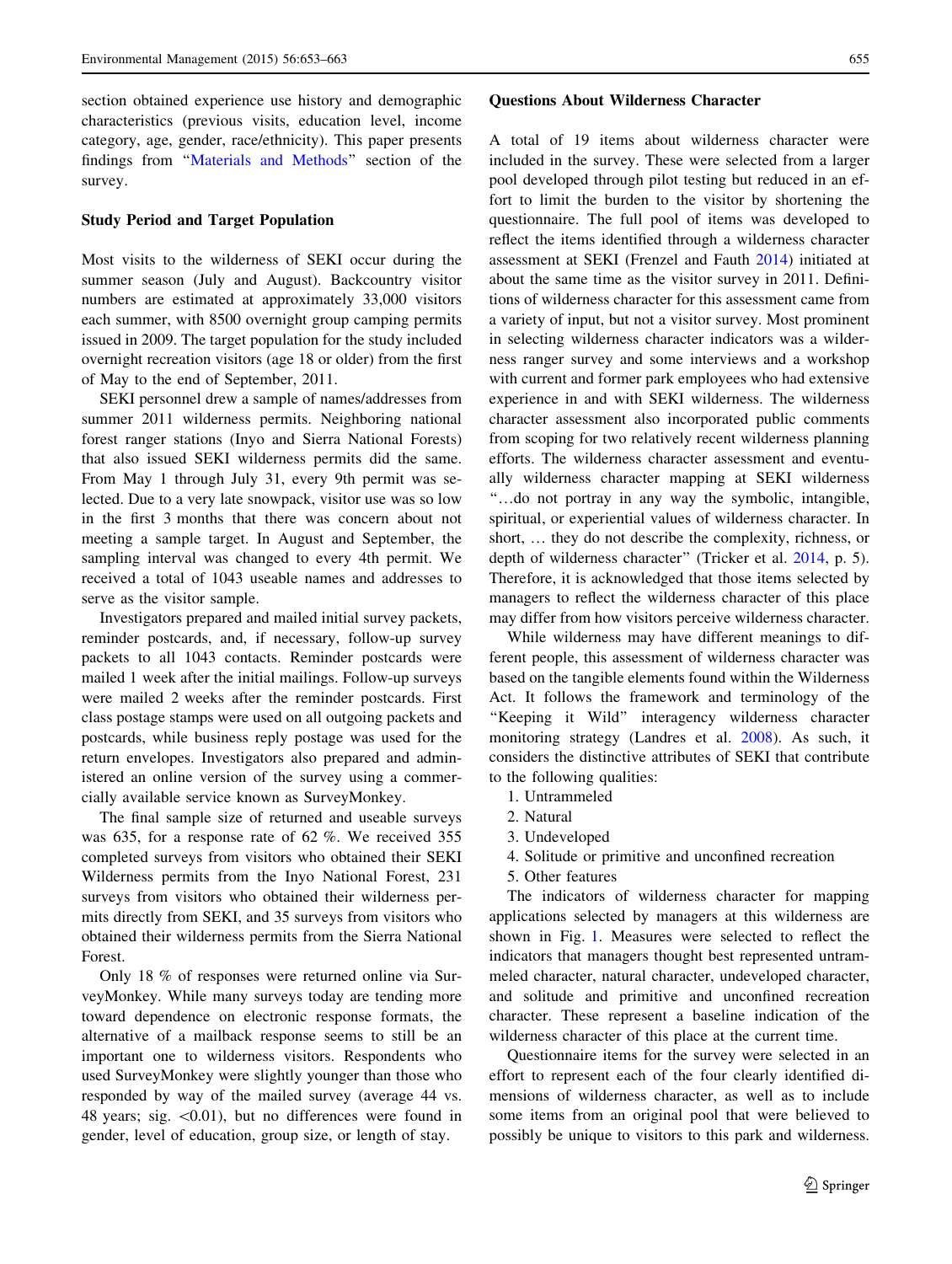<span id="page-3-0"></span>

Fig. 1 Indictors selected by park management staff at Sequoia and Kings Canyon National Parks Wilderness for monitoring and mapping (Tricker et al. [2014\)](#page-10-0)

The 19 items selected for the survey appear in Table [1](#page-4-0) below. These items were selected to primarily reflect the general guidance provided to all managers proceeding through wilderness character assessments as described by Landres et al. [2008.](#page-10-0)

## Questions About Intervention and Restoration

There are many possible management interventions that could be of interest to park personnel and science investigation staff, but due to the length of the survey and interest in many other topics to managers there, only three intervention questions were asked (Table [2\)](#page-4-0). A short list of potential restoration actions was also included for visitor evaluation (Table [3\)](#page-4-0) for the same reason.

# Analysis Methods

Factor analysis of the wilderness character survey items was used to identify underlying constructs of visitor perceptions of wilderness character. The items to be factored in this analysis were designed to measure specific elements of the framework, including the qualities of untrammeled, natural, undeveloped, solitude or primitive and unconfined recreation, as well as other features.

The analysis of the SEKI wilderness character questionnaire items first required examining the response data for potential problems with using factor analysis. For example, not all respondents provided answers to each of the wilderness character questions. Missing responses for wilderness character items were estimated with the SAS missing values imputation procedure based on responses to the other items listed in Table [1.](#page-4-0) After applying the missing values estimation procedure, 16 cases remained unusable because of missing responses across all of the assigned value items. This approach has little influence on the estimate of the mean and standard deviation of the value items, although it does tend to lower the estimated standard deviations slightly because of increased sample size. The final sample size of 619 complete cases cross all 19 wilderness character items far exceeds the minimum recommended criterion of having at least 10 observations for every item included in a factor analysis (Hair et al. [2006](#page-10-0)).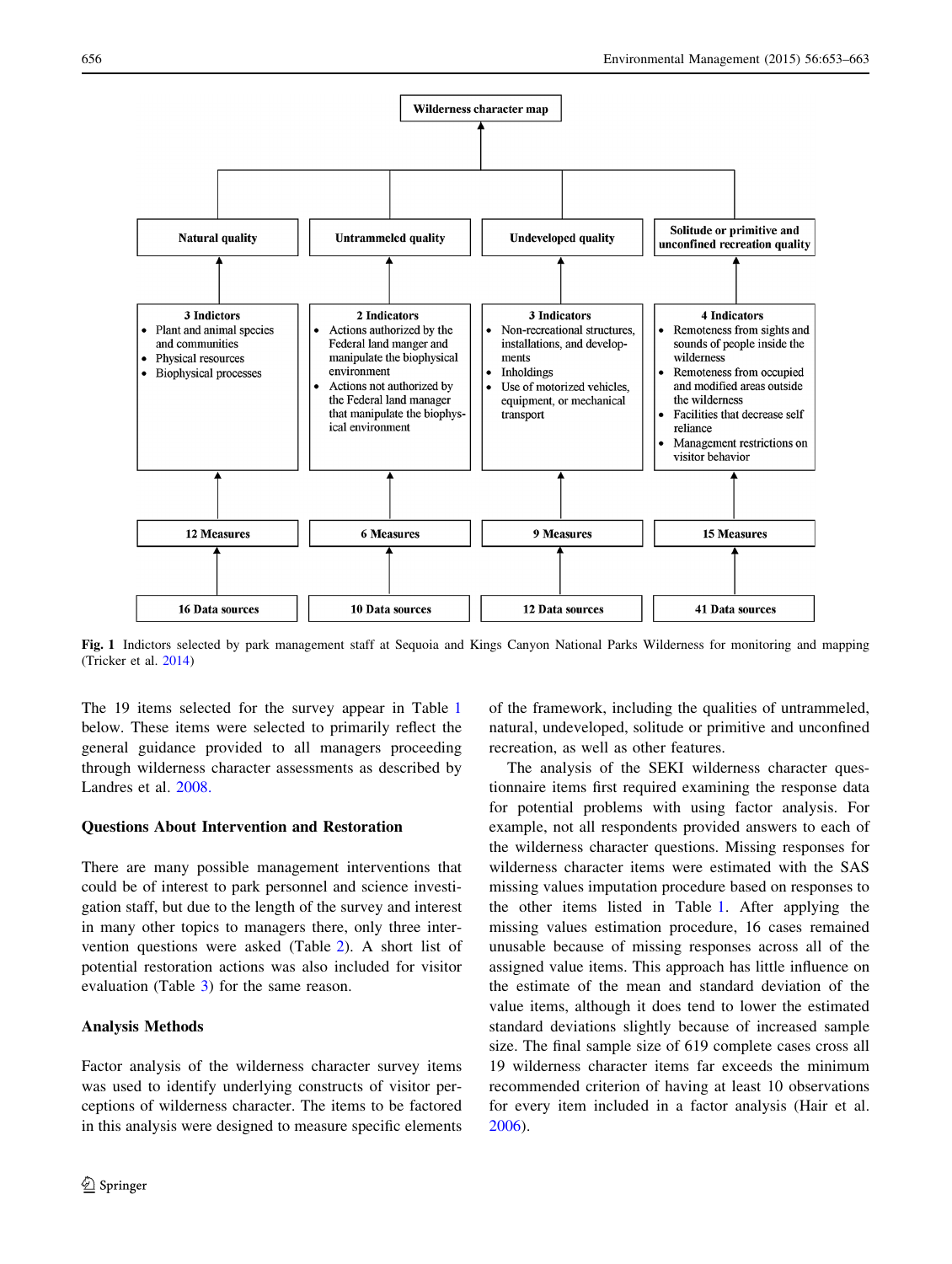<span id="page-4-0"></span>Table 1 Question 30. After visiting the Wilderness of Sequoia and Kings Canyon National Parks, how important do you believe each of the following characteristics is to defining this wilderness (things that should be protected in order to maintain its value to you)? Please circle one response for each description that best represents the importance you place on it

Item description (in order of presentation)

- a. A place with no (or few) non-native plants
- b. A place where human influences are relatively unnoticeable
- c. A place with opportunity for unrestrained or unconfined recreation
- d. A place with opportunity for off-trail travel and camping
- e. A place without private inholdings
- f. A place with little development for visitor use (e.g., trails, bridges, signs)
- g. A place with little evidence of modern human occupation or modification (e.g., buildings, dams, mines, etc.)
- h. A place without management actions that manipulate the environment
- i. A place where I do not see or hear motorized or mechanized equipment
- j. A place I can go with low density of people
- k. A place where natural fires are not suppressed
- l. A place where natural conditions, or forces, dominate
- m. A place without fish stocking (native or non-native)
- n. A place without non-native animals
- o. A place with relatively clean air
- p. A place where rivers and streams flow unimpeded
- q. A place with pure water
- r. A place with only natural sounds
- s. A place with no (or few) restrictions on my behavior

Response scale was a 4-point scale where 1 not at all important; 2 slightly important; 3 moderately important; 4 very important

Table 2 Please indicate how you would rate each of the following management interventions to mitigate climate change impact

Intervention technique

a. Introducing new genetic material more resistant to drought or disease

- b. Moving plants or animals in anticipation of habitat change
- c. Irrigating to compensate for changes in precipitation

Response scale was a 7-point scale where 1 strongly oppose; 4 neutral; 7 strongly support

The assumption of normality is important in factor analysis, particularly when applying statistical tests of significance to the factor results, and (more practically) because poorly distributed variables tend to behave poorly in model development. In examining normality in the distribution of responses across the value-rating opinion scales, kurtosis was generally not a problem in itself, but was associated with skewness—i.e., responses tended to

Table 3 Please indicate how you would rate each of the following management interventions to restore natural conditions

#### Restoration technique

- a. Removing non-native species to promote recovery of native species
- b. Reintroduction of missing native species
- c. Management-ignited fires

Response scale was a 7-point scale where 1 strongly oppose; 4 neutral; 7 strongly support

cluster at the 'very important' end of the scale but were not over-represented at the moderate mid-point. Items with extreme skewness, kurtosis, and high levels of agreement across responses violate the normality assumption. The skewness statistic, computed by a SAS descriptive analysis procedure, is generally considered severe if its absolute value exceeds 2.0. Of the 19 items, five had measures of skewness and kurtosis that indicated substantial departures from a normal distribution. Two of the items, 30o and 30q, were severely negatively skewed, thus indicating very high agreement among respondents about their importance to defining wilderness character [their mean responses were 3.88 and 3.82 (Table [4\)](#page-5-0), respectively, on a 4-point scale].

The only transformation that would influence the distribution of these severely skewed items would be to dichotomize the variables into response categories of 'very important' and 'all other responses.' However, 91 % of the respondents felt that item 30o, ''a place with relatively clean air'' was very important, so even the most severe transformation could not correct that departure from normality. Because there was a wide range in the severity of departure from normality across the items and no one type of transformation would correct all of the distributions, we proceeded cautiously with the factor analysis using the original unmodified set of variables. Statistical measures within factor analysis were examined during the iterative process to determine if the severely skewed items were having undue influence on a factor solution. Items that lack normal variation in agreement tend to group together in factor solutions.

## Results

Table [4](#page-5-0) presents a listing of all potential wilderness character attributes evaluated in the survey, ranked by mean value.

#### Factor Analysis to Identify Underlying Dimensions

In examining the initial factor correlation matrix, multivariate normality was screened by assessing Cronbach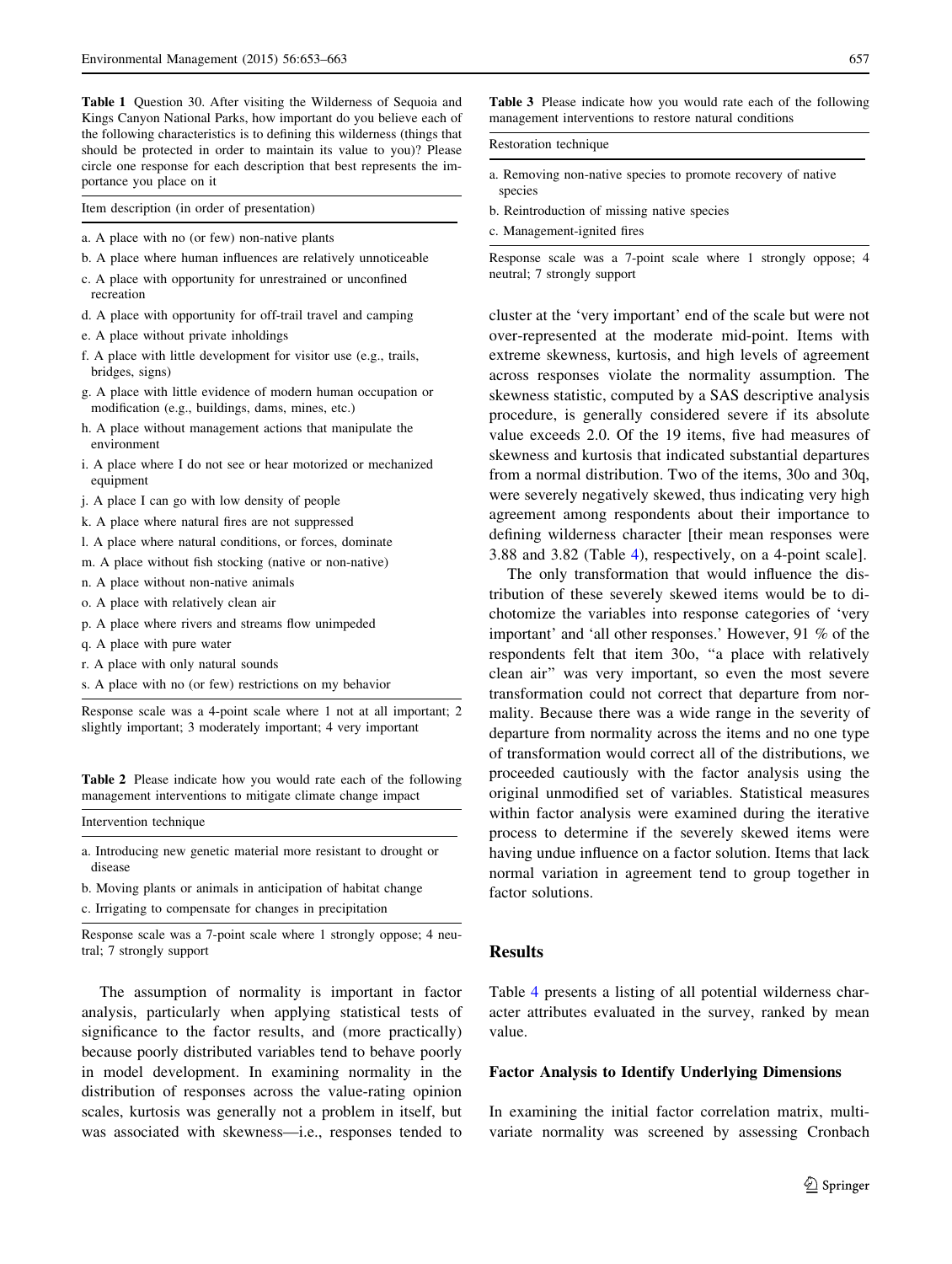|                                                                                                                        | N   | Mean | 95 % CI         | Median | Mode           | Skewness |
|------------------------------------------------------------------------------------------------------------------------|-----|------|-----------------|--------|----------------|----------|
| Q30o A place with relatively clean air                                                                                 | 616 | 3.88 | $3.85 - 3.92$ 4 |        | 4              | $-4.08$  |
| Q30q A place with pure water                                                                                           | 614 | 3.82 | $3.78 - 3.86$ 4 |        | 4              | $-3.01$  |
| Q30i A place where I do not see or hear motorized or mechanized equipment                                              | 616 | 3.75 | $3.71 - 3.80$ 4 |        | 4              | $-2.63$  |
| Q30r A place with only natural sounds                                                                                  | 616 | 3.75 | $3.71 - 3.80$ 4 |        | 4              | $-2.30$  |
| Q30j A place where I can go with a low density of people                                                               | 617 | 3.70 | $3.66 - 3.75$ 4 |        | 4              | $-2.01$  |
| Q30p A place where rivers and streams flow unimpeded                                                                   | 617 | 3.69 | $3.64 - 3.74$ 4 |        | 4              | $-1.88$  |
| Q30b A place where human influences are relatively unnoticeable                                                        | 618 | 3.65 | $3.60 - 3.70$ 4 |        | 4              | $-1.67$  |
| Q301 A place where natural conditions or forces dominate                                                               | 616 | 3.63 | $3.58 - 3.68$ 4 |        | 4              | $-1.55$  |
| Q30d A place with opportunity for off-trail travel and camping                                                         | 616 | 3.43 | $3.36 - 3.49$ 4 |        | 4              | $-1.26$  |
| $Q30g$ A place with little evidence of modern human occupation or modification (e.g.,<br>buildings, dams, mines, etc.) | 617 | 3.33 | $3.26 - 3.40$ 4 |        | 4              | $-1.17$  |
| Q30e A place without private inholdings                                                                                | 588 | 3.11 | $3.03 - 3.19$ 3 |        | 4              | $-0.82$  |
| Q30a A place with no or few non-native plants                                                                          | 611 | 2.77 | $2.69 - 2.85$ 3 |        | 3              | $-0.29$  |
| Q30h A place without management actions that manipulate the environment                                                | 604 | 2.76 | $2.68 - 2.84$ 3 |        | 3              | $-0.33$  |
| Q30k A place where natural fires are not suppressed                                                                    | 611 | 2.66 | $2.59 - 2.74$ 3 |        | 3              | $-0.24$  |
| Q30n A place without non-native animals                                                                                | 612 | 2.63 | $2.55 - 2.72$ 3 |        | 3              | $-0.15$  |
| Q30c A place with opportunity for unrestrained or unconfined recreation                                                | 595 | 2.53 | $2.44 - 2.63$ 3 |        | 3              | $-0.06$  |
| Q30s A place with no (or few) restrictions on my behavior                                                              | 609 | 2.42 | $2.34 - 2.50$ 2 |        | $\overline{c}$ | 0.10     |
| Q30f A place with little development for visitor use (e.g., trails, bridges, signs)                                    | 613 | 2.40 | $2.32 - 2.48$ 2 |        | 2              | 0.14     |
| Q30m A place without fish stocking (native or non-native)                                                              | 611 | 2.13 | $2.04 - 2.22$   | -2     |                | 0.46     |

<span id="page-5-0"></span>Table 4 The importance respondents placed on each of the following characteristics in defining this wilderness<sup>a</sup>; items presented in descending order of mean importance

<sup>a</sup> Measured on a 4-point scale where 1 not at all important; 2 slightly important; 3 moderately important; 4 very important

alpha results with and without standardization. The set of wilderness character items was highly correlated overall, according to a Cronbach alpha measure of 0.80 (0.82 when standardized). These results showed little difference between original and standardized results (this is a positive indicator in support of multivariate normality).

Kaiser's measure of sampling adequacy (MSA), an index of multicollinearity, was also examined, and was found to be 'meritoriously' high for factor analysis (Hair et al. [2006\)](#page-10-0), with an overall index of 0.83. The variable-specific measures of inter-item-correlation, as indicated by individual MSA scores were fairly high for most variables, exceeding 0.77. However, two items (30c and 30s) had low ('miserable,' according to Hair et al. [2006](#page-10-0), p. 115), but still acceptable individual MSAs of 0.58. Based on the MSA criteria, the correlation matrix was acceptable for factoring and the analysis proceeded with all of the original wilderness character items.

A maximum likelihood method of extraction was used to identify factors based on their communalities (i.e., common factors were extracted rather than principal components). The common factor approach is more theoretically rigorous while the principal component approach is better at data reduction. Thus, the common factor approach was chosen because it better represented the goal of this study to assess underlying wilderness character constructs. The initial maximum likelihood common factor extraction identified four factors based on their eigenvalues being greater than 1 and by examination of the scree plot of eigenvalues. However, several items in this initial solution demonstrated inappropriately low communalities with the extracted factors; Q30d, Q30f, and Q30h each had communalities of less than 0.2, indicating they were highly unique measures with less than 20 % of their variance shared with the underlying factors. Hair et al. [2006](#page-10-0) suggest that while there are no statistical guidelines to identify high or low communalities, a very low communality indicates that a substantial amount of a variable's variance is not accounted for by the factor solution and that variable should be removed from the analysis. While higher cutoffs are commonly used to identify low communalities, we chose 0.2 as the lower cutoff in this analysis because many items had scores in the 0.2–0.4 range and just a few fell below that point.

The next modeling step was to use an iterative process to address the low communalities found among variables in the full factor model by removing items with low communalities one at a time until a satisfactory reduced factor model was identified. A total of three items were removed before all communalities exceeded 0.2. The number of factors to retain for this reduced set of variables was determined by examining scree plots and eigenvalues. Three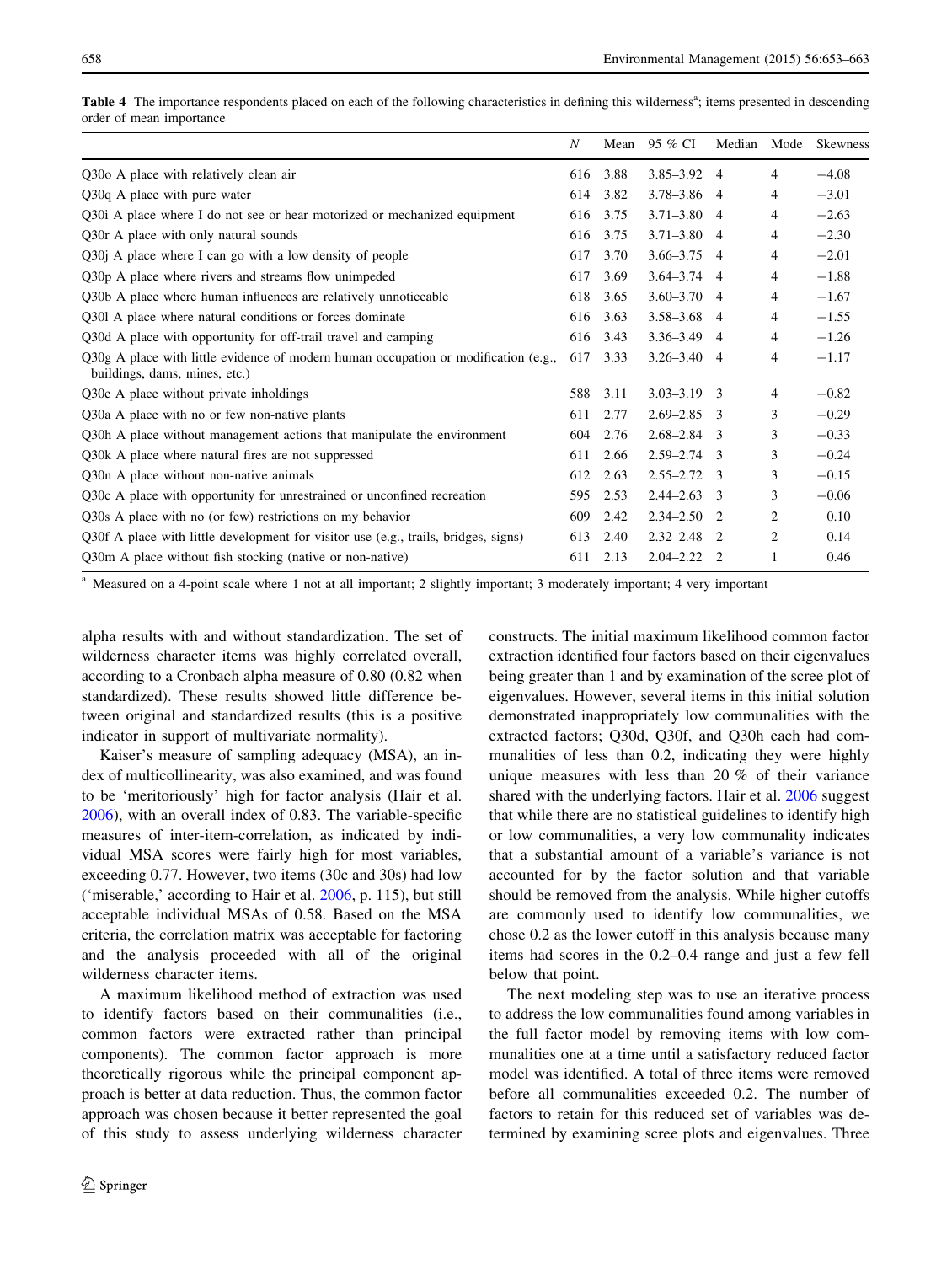<span id="page-6-0"></span>Table 5 Standardized factor score coefficients and factor labels for wilderness character analysis, with orthogonalrotation

| Item                                                          | Description                                                                                                     | Factor 1<br>"Wild" | Factor 2<br>'Natural' | Factor 3<br>'Unconfined' |  |  |
|---------------------------------------------------------------|-----------------------------------------------------------------------------------------------------------------|--------------------|-----------------------|--------------------------|--|--|
| Q <sub>30r</sub>                                              | A place with only natural sounds                                                                                | 0.36944            | $-0.10399$            | $-0.01636$               |  |  |
|                                                               |                                                                                                                 |                    |                       |                          |  |  |
| Q30i                                                          | A place where I do not see or hear motorized or mechanized equipment.                                           | 0.23629            | $-0.07271$            | $-0.02351$               |  |  |
| Q <sub>30j</sub>                                              | A place I can go with a low density of people.                                                                  | 0.1619             | $-0.02366$            | $-0.00835$               |  |  |
| Q30q                                                          | A place with pure water.                                                                                        | 0.13861            | $-0.02791$            | 0.01445                  |  |  |
| Q30 <sub>o</sub>                                              | A place with relatively clean air.                                                                              | 0.13115            | $-0.02537$            | $-0.00869$               |  |  |
| Q30 <sub>b</sub>                                              | A place where human influences are relatively unnoticeable.                                                     | 0.10801            | 0.01493               | $-0.00913$               |  |  |
| O30p                                                          | A place where rivers and streams flow unimpeded.                                                                | 0.09697            | 0.06167               | 0.01224                  |  |  |
| Q30g                                                          | A place with little evidence of modern human<br>occupation or modification (e.g. buildings, dams, mines, etc.). | 0.07602            | 0.04515               | $-0.01204$               |  |  |
| O30n                                                          | A place without non-native animals.                                                                             | $-0.08234$         | 0.43326               | $-0.00024$               |  |  |
| Q30a                                                          | A place with no (or few) non-native plants.                                                                     | $-0.04944$         | 0.26079               | $-0.01912$               |  |  |
| O30m                                                          | A place without fish stocking (native or non-native).                                                           | $-0.03348$         | 0.18585               | 0.0127                   |  |  |
| Q30k                                                          | A place where natural fires are not suppressed.                                                                 | $-0.03815$         | 0.15444               | 0.01964                  |  |  |
| Q301                                                          | A place where natural conditions, or forces, dominate.                                                          | 0.02922            | 0.10186               | 0.01507                  |  |  |
| O <sub>30e</sub>                                              | A place without private inholdings.                                                                             | 0.04105            | 0.07094               | 0.00523                  |  |  |
| Q30s                                                          | A place with no (or few) restrictions on my behavior.                                                           | 0.02127            | $-0.05741$            | 0.86316                  |  |  |
| Q30c                                                          | A place with opportunity for un-restrained or unconfined recreation.                                            | $-0.02901$         | 0.04568               | 0.10442                  |  |  |
| Items removed from the analysis because of low communalities. |                                                                                                                 |                    |                       |                          |  |  |

Q30d A place with opportunity for off-trail travel and camping.  $O30f$ A place with little development for visitor use (e.g. trails, bridges, signs).

A place without management actions that manipulate the environment.  $O30h$ 

factors were retained in the final reduced model (the first four eigenvalues were 6.75, 6.07, 1.99, and 0.75). The MSA for the reduced model was a very good 0.82.

After examining an oblique rotation, a varimax orthogonal rotation was determined to provide a better solution by maximizing the separation between factors based on the standardized factor score coefficients. Table 5 shows the final results of the reduced model common factor analysis with orthogonal rotation. The grouping of items within the three factors is highlighted in Table 5 by varying colors to emphasize membership. Three items in the final solution had weak loadings on their primary factor along with similar loadings on a second factor. Thus, items Q30p, Q30g, and Q30e were poorly distinguished in this solution. The remaining 13 items formed three fairly distinct factor groupings based on their factor score coefficients  $(Table 5)$ .

# Description of Factors and Their Use in Further Analysis

The factors that were identified in the modeling process are labeled in Table 5 by their factor number and by the wilderness character constructs that they were interpreted to measure. Items in the first factor most closely represent the wilderness character construct of ''wild.'' The items that formed the 'wild' factor included those that were identified in the analysis as having highly skewed distributions. These items were evaluated by respondents as being the most important aspects of SEKI wilderness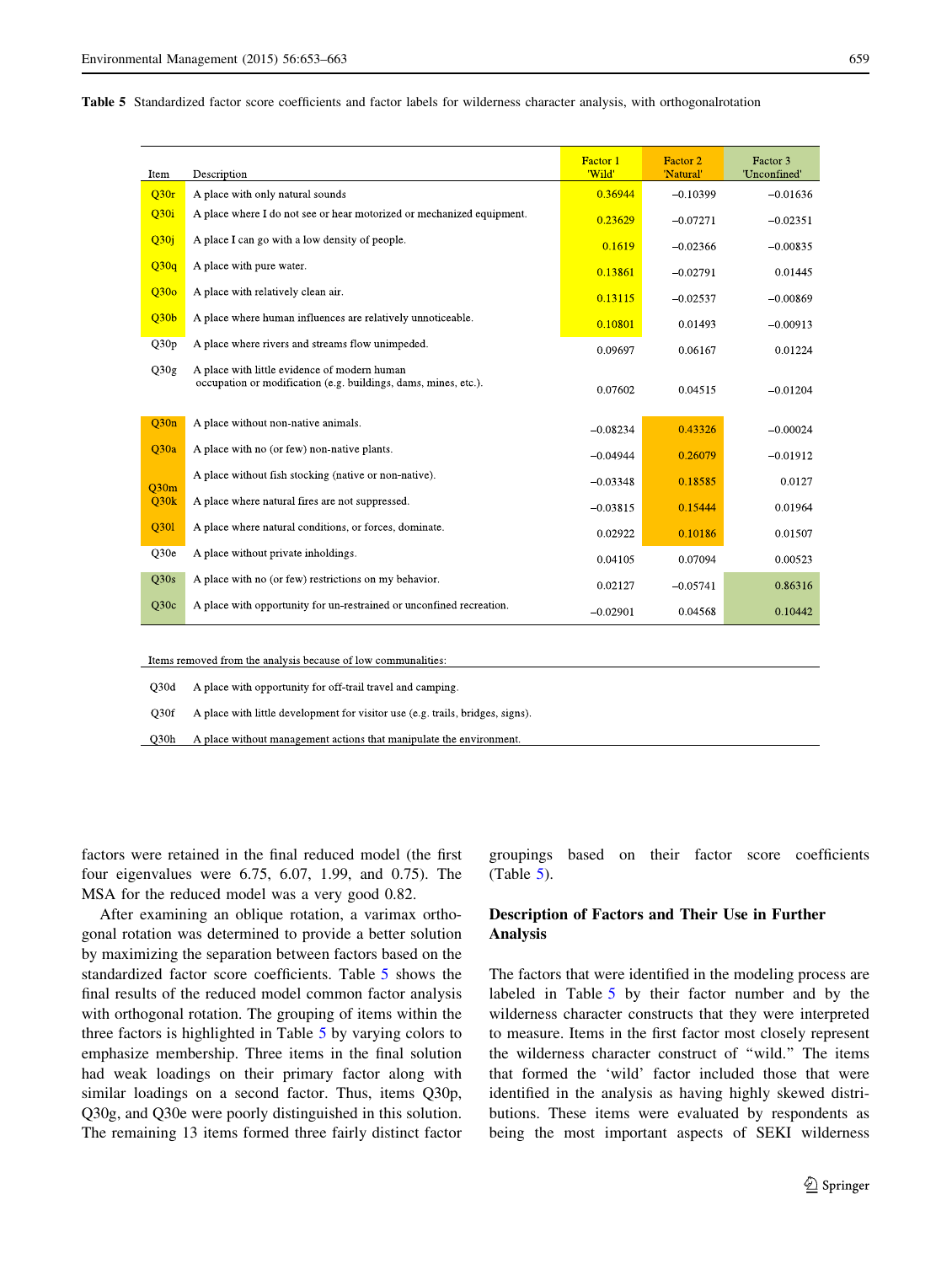<span id="page-7-0"></span>character that were included in the survey. The second and third factors included items that most closely represent the wilderness character constructs of 'natural' and 'unconfined,' respectively.

There are three general approaches to deriving measures of factor results to be used as descriptors of the underlying constructs and for additional analysis. The first approach is to use factor scores derived from the factor score coefficients listed in Table [5.](#page-6-0) This approach uses all of the information developed in the factor analysis to compute weighted composite factor scores for each respondent. The disadvantage of this approach is that each variable contributes in some way to all of the resulting composite factor scores. Thus, interpretation of results is more difficult because the underlying constructs are difficult to understand. The second approach is to create summated scales that represent the factors but use only the items that load high on each factor in the calculation. This approach can use either simple summated and averaged scores or a weighted average score based on factor score coefficients that correspond with the high loading items. This approach has the advantage of developing composite variables that are distinct for each underlying construct, and thus, are more

Table 6 Summary measures of factor analysis results of Sequoia and Kings Canyon National Parks wilderness character survey items. All scores represent means across the entire sample ( $n = 619$ ). Scores are measured on a scale from '1 not important' to '4 very important'

| Measurement<br>method | Factor<br>1 'Wild' | Factor<br>2'Natural' | Factor<br>2'Unconfined' |
|-----------------------|--------------------|----------------------|-------------------------|
| Factor score          | 3.91               | 2.55                 | 2.38                    |
| Summated scale        | 3.76               | 2.77                 | 2.48                    |
| Surrogate variable    | 3.75               | 2.63                 | 2.42.                   |
|                       |                    |                      |                         |

easily interpretable than factor scores. The disadvantage of this second approach is that it does not use all of the information derived from the factor analysis and thus does not strictly represent the underlying constructs that were derived empirically. The third option for deriving measures of the factors is to choose single items as surrogate measures for the underlying constructs. The surrogates are generally chosen from the top items in each factor based on their factor score coefficients. This approach is the simplest empirically and also may be the simplest to interpret. However, the surrogate approach uses the least amount of information from the original set of items to represent the complex underlying constructs.

Table [6](#page-6-0) shows the measures of the factor results using all three approaches described above. For interpretation, all of the measures are calculated on the original scale of '1 not important' to '4 very important.' The measures derived using the first approach were calculated from adjusted standardized factor score coefficients. The summated scales derived from the second approach used a simple unweighted average. The surrogate variables for the third approach were chosen because they had the highest factor score coefficient for their respective factors: Q30r 'Wild,' Q30n 'Natural,' and Q30s 'Unconfined' (from Table [1](#page-4-0)). The resulting measures were similar across all three approaches.

#### Intervention and Restoration

There was little if any support for any of the potential intervention actions to mitigate climate change impacts explored with these visitors. Mean and median scores were between ''Oppose'' and ''Slightly Oppose'' (Table 7). For two of the three, the most common response was ''Strongly Oppose.'' For the other it was ''Neutral.''

Table 7 Opinions on management interventions to mitigate climate change impact

| Intervention technique                                                   |     | Mean <sup>a</sup> (95 $\%$ CI) | Median | Mode |
|--------------------------------------------------------------------------|-----|--------------------------------|--------|------|
| a. Introducing new genetic material more resistant to drought or disease | 612 | $2.74(2.61-2.87)$              |        |      |
| b. Moving plants or animals in anticipation of habitat change            | 612 | $2.99(2.86-3.12)$              |        |      |
| c. Irrigate to compensate for changes in precipitation                   | 613 | $2.60(2.48-2.72)$              |        |      |

<sup>a</sup> Scale of 1–7 where 1 strongly oppose, 4 neutral, and 7 strongly support

|  |  | <b>Table 8</b> Opinions on management interventions to restore natural conditions |  |  |  |  |
|--|--|-----------------------------------------------------------------------------------|--|--|--|--|
|--|--|-----------------------------------------------------------------------------------|--|--|--|--|

| Restoration technique                                                | Ν   | Mean <sup>a</sup> (95 % CI) | Median | Mode |
|----------------------------------------------------------------------|-----|-----------------------------|--------|------|
| a. Removing non-native species to promote recovery of native species | 615 | $5.57(5.45-5.69)$           |        |      |
| b. Reintroduction of missing native species                          | 618 | $5.73(5.63 - 5.84)$         |        |      |
| c. Management-ignited fires                                          | 612 | $5.07(4.95 - 5.19)$         |        |      |

<sup>a</sup> Scale of 1–7 where 1 strongly oppose, 4 neutral, and 7 strongly support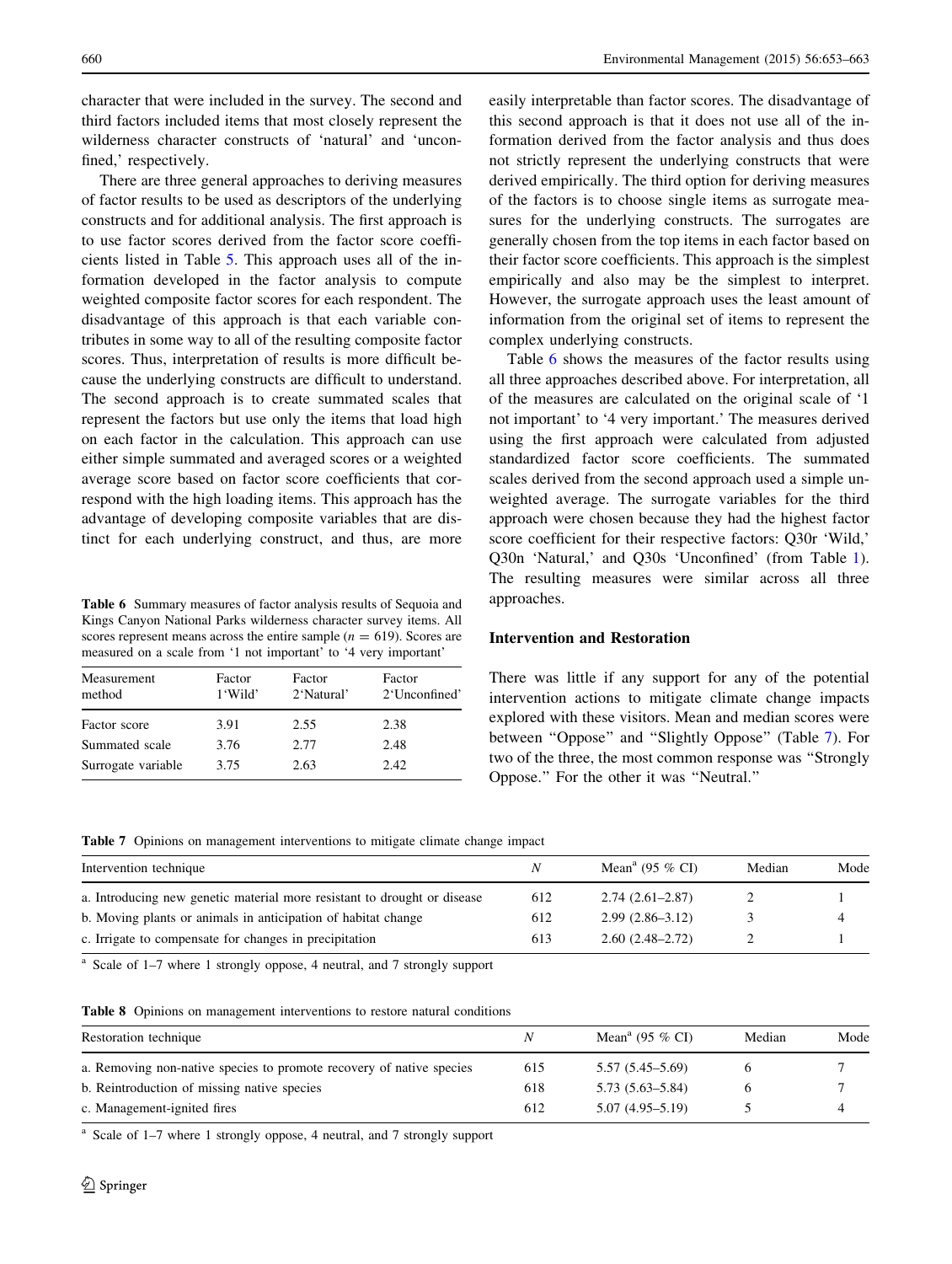<span id="page-8-0"></span>Respondents showed mild to moderate support for management actions intended to restore natural conditions, though slightly less for management-ignited fires (Table [8](#page-7-0)). For the first two items, the most common response was ''Strongly Support'' followed by ''Support.'' For ''management-ignited fires,'' the most common response was neutral.

# Relating Wilderness Character Factors to Attitudes About Intervention and Restoration

The final step was to see if there was a connection between the wilderness character factors and attitudes toward intervention and restoration. Pearson correlation coefficients were calculated to determine if there were simple correlations between the factor-summated scales and intervention and restoration attitudes. Both imply management intervention but for different reasons. Results suggest a strong relationship between scores on the ''natural'' factor and these attitude measures. Respondents that scored high on the ''natural'' factor were significantly more likely to oppose the three intervention techniques to mitigate climate change listed in Table [7](#page-7-0) (Pearson correlation coefficients between the ''natural'' factor and the three attitude measures ranged from  $-0.15$  to  $-0.23$ ,  $p < 0.001$ ). However, these same respondents that scored high on the "Natural" factor were significantly more likely to support the three interventions to restore natural conditions listed in Table [8](#page-7-0) (Pearson correlation coefficients between 0.19 and 0.39,  $p < 0.001$ ). The other two wilderness character factors were not significantly correlated with the intervention and restoration attitudes.

# Discussion

These results, while complex in concept and analysis presentation, offer us several very straight forward conclusions worthy of discussion.

(a) A development dimension did not emerge in the wilderness character analysis, although a single item was evident, and it was evaluated as very low importance to visitors

The ''development'' dimension failed to emerge based on visitor indications of importance of potential wilderness character elements at SEKI wilderness, though several items included were meant to represent this construct. The single item of ''a place with little development for visitor use (e.g., trails, bridges, signs)'' (Q30f) is thought to uniquely represent the development dimension. In the analysis of individual items, however, it was second from the least important to people, compared to the other individual items. Other ''development'' measures failed to congeal into a single dimension or merge well with the dimensions that investigators were able to identify.

(b) Wildness was the most important dimension in the wilderness character analysis

The Wildness dimension included several items related to a "clean environment," or a place "free" of human impacts. Clean air and water and natural sounds dominated this dimension, but it also included low density of other people. ''Natural sounds'' was the item that loaded highest on this dimension, suggesting it could be a good surrogate for this concept, highly correlated with other items in this dimension.

(c) A social dimension did not emerge in the wilderness character analysis

Visitors did not indicate a strong ''solitude'' or isolation dimension, but rather low density of people correlated most strongly with elements associated with the ''wildness'' dimension. Lack of people, clean air, clean water, and natural sounds are the strongest descriptors of wilderness character to these visitors. Visitors also seemed to put low emphasis on not having restrictions on behaviors and being engaged in unrestrained, unconfined recreation experiences. These items rated low, between slightly important and moderately important in visitor evaluations of the importance of these items to wilderness character at this place.

(d) Clean air and water were the most important wilderness character attributes to these users

The majority of respondents to this survey (80 %) were from California, where the 2010 Census indicated over 95 % live in urban areas. The importance of being in a place with clean air and clean water, experiencing natural sounds and a low density of people combined to be very significant to them and they perceived these as very important determinants of wilderness character at this place. While threats to air and water are not commonly considered as indicators in wilderness character monitoring plans, for these visitors they were extremely important. Those who valued clean air and water also valued natural sounds without mechanized noises, low density of people, and lack of evidence of people. It sounds like their picture of wilderness is as far away as possible from their daily surroundings. Wilderness is defined by the extreme wildness conditions.

(e) Attitudes toward intervention to mitigate climate change impacts were generally negative

There was little support for any of the potential intervention actions in wilderness to mitigate the effects of climate change. Average scores were between ''Oppose''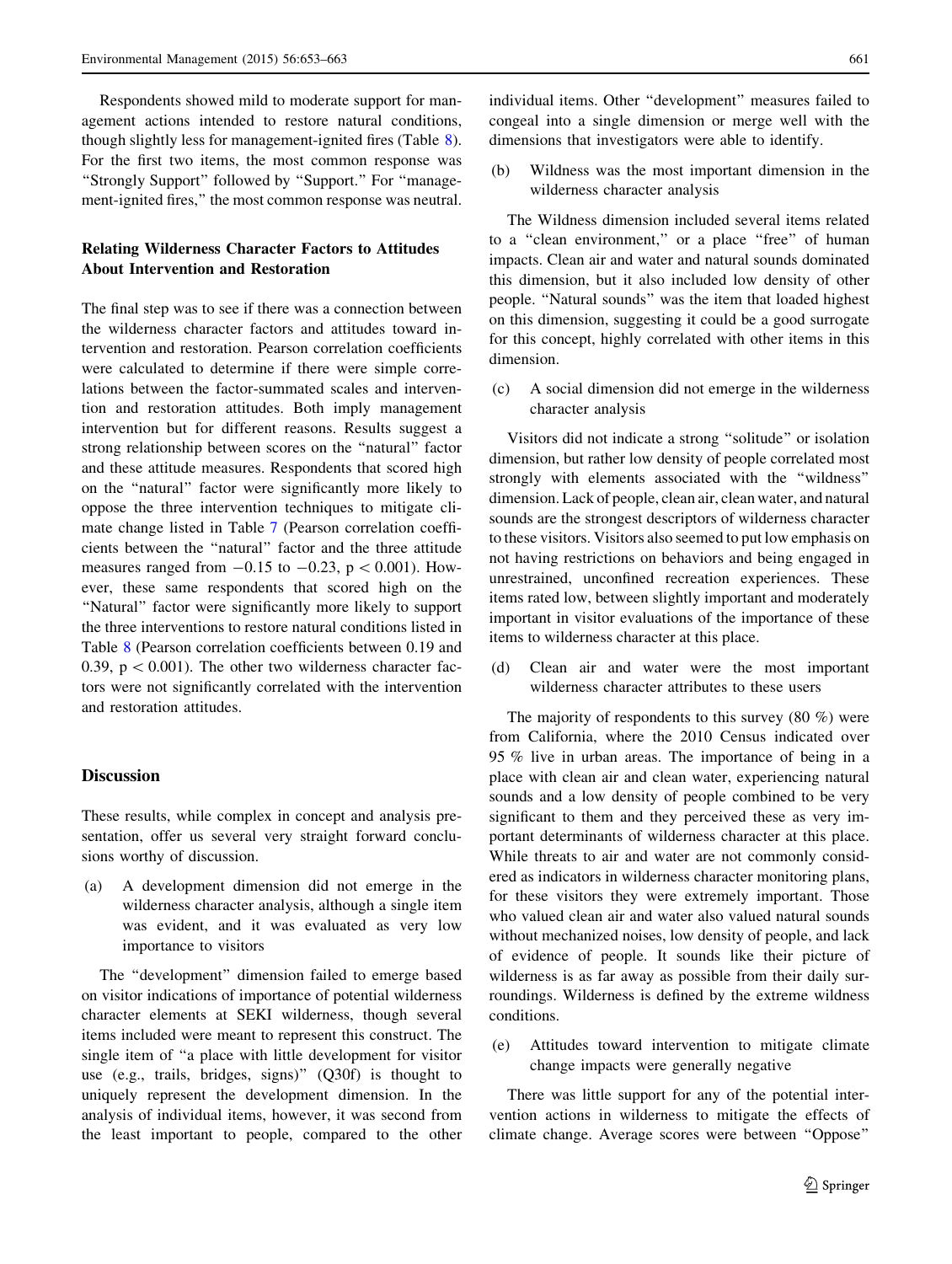and ''Slightly Oppose.'' For two of the three, the most common response was ''Strongly Oppose.'' What does this mean to managers? At least at SEKI, talk of intervention of these types would not be popular at this time. Time and increasing evidence of climate change impacts could influence these attitudes. Or information and education suggesting the importance of specific intervention actions could be influential in changing public opinion. But at this time, these options are unpopular with visitors. If these questions were posed to visitors in a way that not only suggested intervention, but with respect, and aimed at some specific outcome, support may change. But, then again, it may be that the important values placed on wilderness by these visitors are severely threatened by these interventions evaluated. They may never be acceptable actions within wilderness, and may even be seen as a threat to what is valued most.

(f) Attitudes toward restoration or re-naturalizing were generally positive

Very high evaluations as both the mode and mean on attitudes toward restoration activities investigated suggest managers will find positive support among visitors for removing non-native species, assisting native species to recover, and igniting fires to restore the natural role of fire in these places. Since perceptions of wildness or unconfined recreation importance did not have a relationship to restoration actions, managers should be able to focus completely upon naturalness arguments in justifying decided upon restoration intervention activities and find positive public support.

(g) Attitudes toward restoration and intervention to mitigate climate change influences were correlated to the level of importance visitors placed on the naturalness component of wilderness character

The finding that evaluations of the ''naturalness'' dimension of wilderness character correlated positively with restoration actions and negatively with intervention techniques to mitigate climate change influences is very important. The more a visitor values wilderness as a place without non-native flora and fauna and where natural forces are allowed to dominate, the more likely that visitor is to oppose human interventions to protect some set of specific attributes in this wilderness, in order to adapt to anticipated climate change. With a great deal of emphasis today on natural process and actions to support natural change, these attitudes may change over time, but for now, intervention to adapt to climate change appears to conflict with this perceived naturalness dimension of wilderness. Valuing naturalness, however, does predict support for restoration to correct the absence of key natural species, elimination of invasive plants, animals and fish, and management-ignited fires to generally allow nature to regain its course.

# **Conclusions**

This research points out the value of understanding how wilderness visitors perceive wilderness character and how better understanding of the things visitors value most about a wilderness can help managers plan for interaction with the public on intervention or non-intervention strategies. A great deal of social science over the years would certainly predict that visitors would differentiate between the concepts of wildness and naturalness (Ridder [2007\)](#page-10-0), and that low density of people as a surrogate for solitude is not the most important aspect of a wilderness experience (c.f., Watson [1995](#page-10-0)). This research points out well that this wilderness, in contrast to where most visitors live, is highly valued for clean air and water, natural sounds, low density of people, lack of motorized noise, and where evidence of human influence is relatively unnoticeable. People evaluate these items in similar patterns, suggesting a strong, single, underlying dimension.

Similarly, though not as important a determinant of wilderness character to visitors, naturalness can be described as a place without non-native plants and animals, no fish stocking, where natural fires are allowed to burn, and natural forces dominate. These items contrast well with the ''wildness'' elements as general wilderness character concepts and are all evaluated as less important than the "wildness" elements. This information highlights the complexity of the wilderness concept. While exclusive dependence on specific wording of the Wilderness Act to guide definition of wilderness and selection of indicators to map and monitor wilderness has been common, analysis of these visitors' responses suggests wilderness is also a very different socially or individually constructed concept. Visitors are able to identify specific things that define or threaten the wilderness character of these places.

This research suggests the value of adding the social science element to future efforts to measure, monitor, or map wilderness character. To address this socially constructed aspect of wilderness, however, may imply new methods. First of all, visitors and other socially relevant groups would need to be included in deciding on the best indicators to use. Basic surveys of relevant populations should be integrated with wilderness character assessments. They have not been in the past. Second, recent advances in mapping of social values attached to the landscape may suggest alternatives to using points, lines, and polygons in representing wilderness character (Carver et al. [2009](#page-10-0)). Through fuzzy GIS methods, the meanings of specific landscapes to specific people can be described,